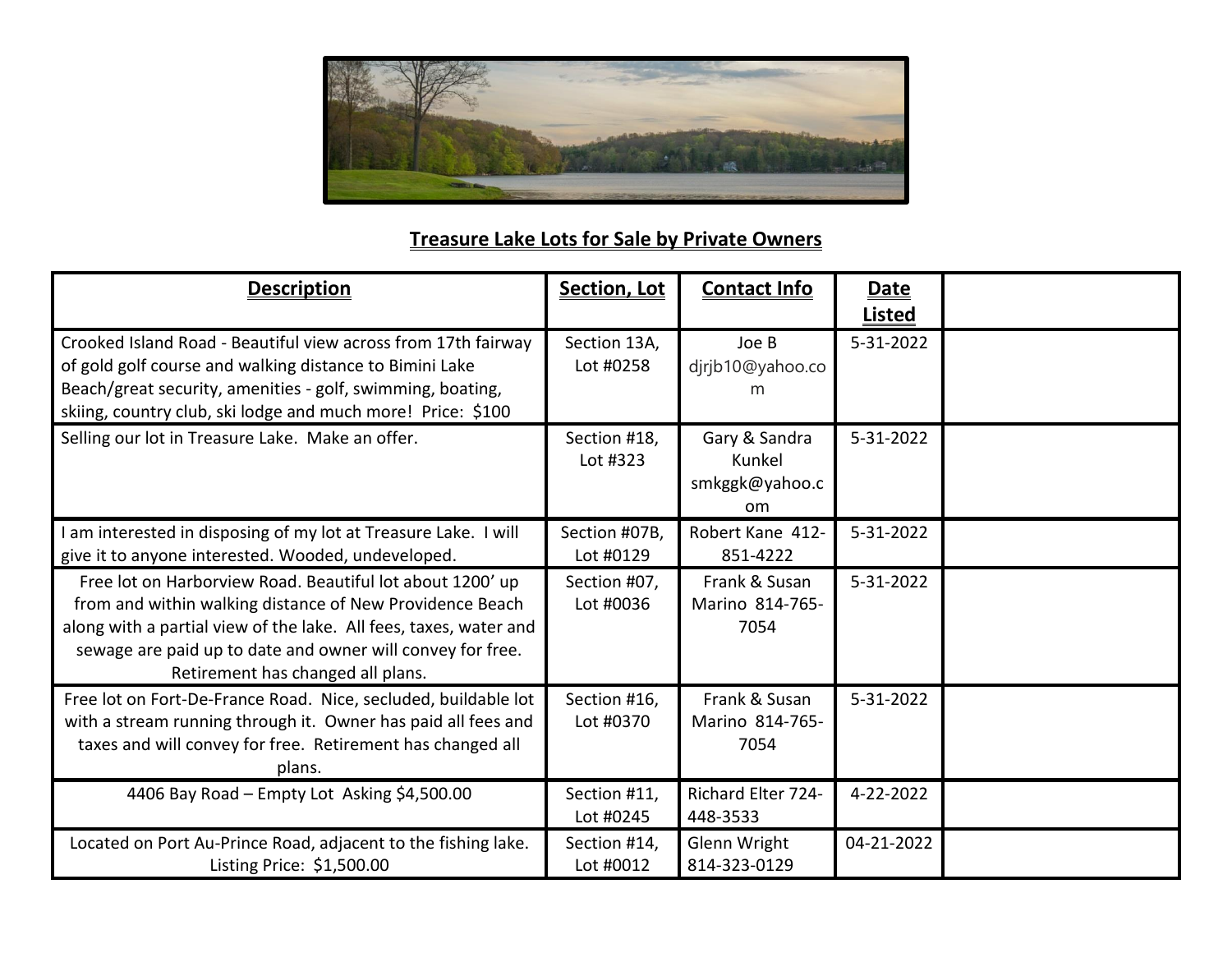| Price is negotiable.                                                                                                                                                                                                                                |                            | reticent205@yah<br>oo.com                                                                    |                |  |
|-----------------------------------------------------------------------------------------------------------------------------------------------------------------------------------------------------------------------------------------------------|----------------------------|----------------------------------------------------------------------------------------------|----------------|--|
| LEGAL DESCRIPTION: L 192 SECTION 18 PIMLICO RD<br>MAP NUMBER: C02-018-00192-00-21<br><b>CONTROL NUMBER: 128075081</b><br>PIMLICO ROAD #192, DuBois, PA 15801. CLEARFIELD COUNTY.<br>Listing Sale Price: \$1000.00. Buyers assume all closing costs. | Section #18,<br>Lot #0192  | Madhukar<br>Govindaraju -<br>mailto:madhukarc<br>g@yahoo.com                                 | 04-21-2022     |  |
| Wooded, buildable lot. Section 15, Lot 940. Located on<br>Carribbean Road about 1/2 mile from Bimini Beach and Boat<br>Launch. Buyer to pay transfer costs. All taxes and fees are<br>current.                                                      | Section #15,<br>Lot #0940  | Contact Donnie at<br>(814) 880-3062 or<br>droush@alumni.p<br>su.edu for more<br>information. | 01-31-2022     |  |
| Large Treasure Lake view lot located on Hastings Road within<br>walking distance to the Marina. Selling for \$12,000<br>(Negotiable) to cover back Taxes and POA fees. Google Maps:<br>41.170891, -78.716350. Circled in Orange.                    | Section #11,<br>Lot #0018  | <b>Brian Ziemke</b><br>bfziemke@yahoo.<br>com<br>412-849-5296                                | 10-18-2021     |  |
| Located on Dominica Road. Current with all taxes and<br>assessments and water/sewage. Free lot, but Buyer to pay for<br>transfer costs. Husband passed away and I will not be<br>completing our dreams.                                             | Section #14a,<br>Lot #0285 | Patricia Delo<br>patdelo27@gmail.<br>com                                                     | 9-10-2021      |  |
| Owner would like to convey for \$1.00.                                                                                                                                                                                                              | Section #17,<br>Lot #0388  | Paddy Baker<br>PBaker@helmsbri<br>scoe.com or 909-<br>957-1378                               | 7-14-2021      |  |
| HOA dues paid up for 2021- Bid on lot through Clearfield Co.<br>Tax Bureau \$400.                                                                                                                                                                   | Section #25,<br>Lot #0373  | Contact<br>abeck40@triad.rr.<br>com or 336-286-<br>1418 if interested.                       | $6 - 8 - 2021$ |  |
| Owner would like to convey for free. Black Swan Road. Nice<br>wooded, buildable lot. Close to Marina. Hook ups for water &<br>sewage. All fees current                                                                                              | Section #08A,<br>Lot #0104 | Call: 814-591-<br>6605 leave<br>message                                                      | $6 - 8 - 2021$ |  |
| Owner would like to convey for free. TLPOA fees and taxes are                                                                                                                                                                                       | Section #11,               | Edward                                                                                       | $6 - 1 - 2021$ |  |